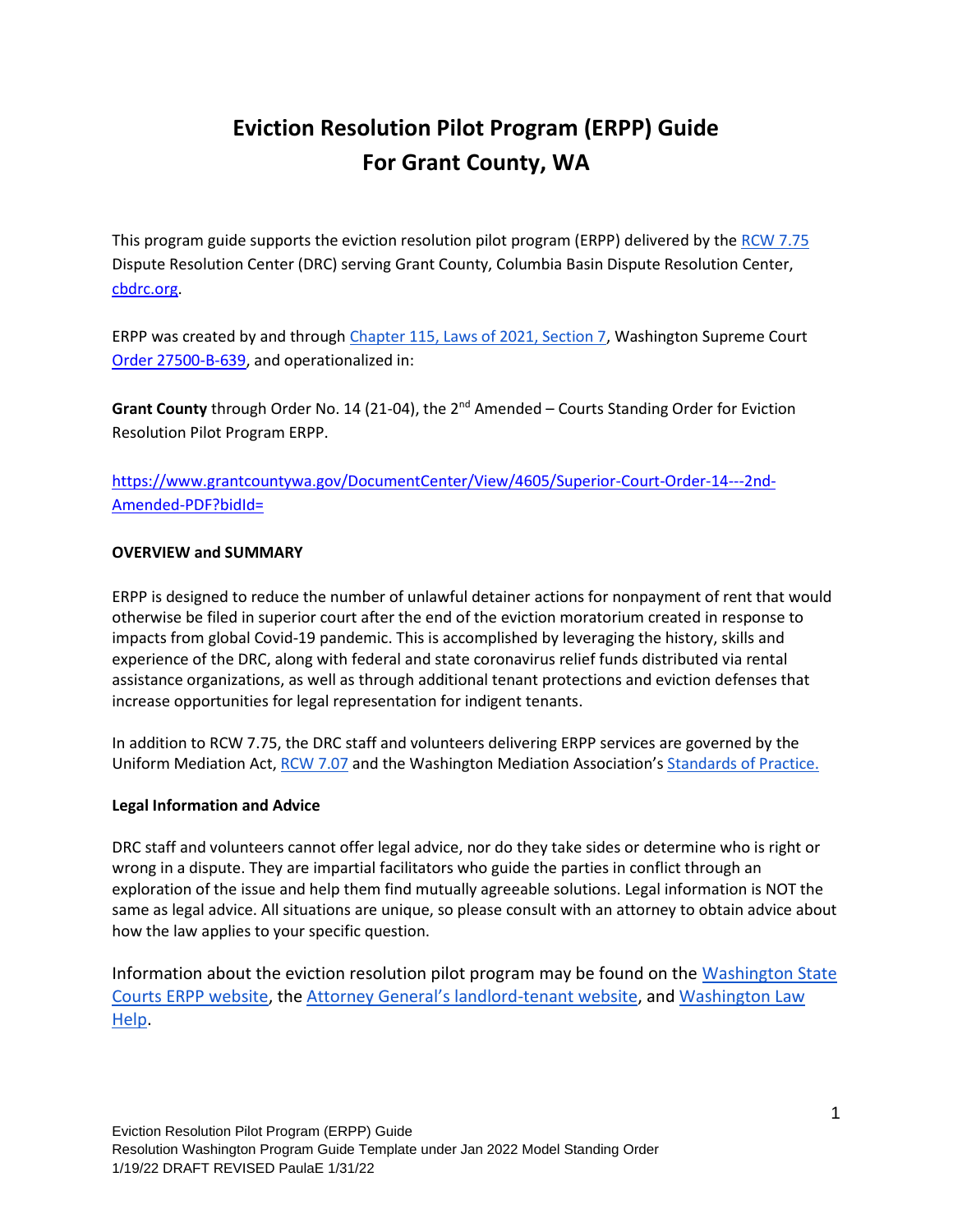### *Resources for landlords:*

If you are a landlord seeking legal advice or representation, these organizations have member attorneys who may be able to assist you:

[Multifamily Housing Association](https://www.wmfha.org/) (Supplier [Directory\)](https://www.wmfha.org/statewide-supplier-directory) [Rental Housing Association of Washington](https://www.rhawa.org/) [\(Vendor Directory\)](https://www.rhawa.org/vendor-directory/attorneys) [Washington Landlord Association](https://www.walandlord.org/)

### *Recourses for tenants:*

If you are a tenant seeking legal advice or representation, please contact the **Eviction Defense Screening Line at (855) 657-8387** or apply on-line at [https://nwjustice.org/apply-online.](https://nwjustice.org/apply-online)

Local services are also available through the **Northwest Justice Project attorney, Devin Poulson**, at [devin.poulson@nwjustice.org.](file:///C:/Users/User/Downloads/devin.poulson@nwjustice.org)

### **Rental Assistance**

The **Housing Authority of Grant County** / [hagc.net](file:///C:/Users/User/Downloads/hagc.net) administers emergency rental assistance programs for tenants residing in Grant and Adams Counties.

#### **Priorities During the Period of Peak Volume:**

- 1. The DRC will process cases fairly, equitably, and efficiently.
- 2. Where a tenant does not engage, either by lack of contact or direct refusal, the DRC will advance the case expeditiously, issuing Certificates at the landlord's request, upon expiration of the Notice period addressed on the Notice.
- 3. Where a tenant does engage through active participation with the DRC, the ERPP case will be worked diligently toward a scheduled facilitated negotiation session ("Meet-and-Confer"), with the DRC providing services to support the parties in reaching resolution at any time.
- 4. While respecting client confidentiality, the DRC will communicate with the local bench and bar the ERPP process and with the parties and their representatives, if any, the status of individual cases (who is doing what by when) in support of early resolution.

**NOTE:** The timelines of an active ERPP case are not wholly within the DRCs control. Rental assistance and civil legal services organizations are also working with finite capacity. Effective communication by and through the DRC, therefore, is critical to delivering effective and efficient ERPP services.

### **Commencing an ERPP Case:**

ERPP Notice required: An ERPP case may only be commenced by the landlord **serving** the tenant a complete and accurate [ERPP-Notice-and-Resource-Information](https://www.grantcountywa.gov/DocumentCenter/View/4990/ERPP-Notice-and-Resource-Information-PDF?bidId=) (ERPP Notice) and a pay or vacate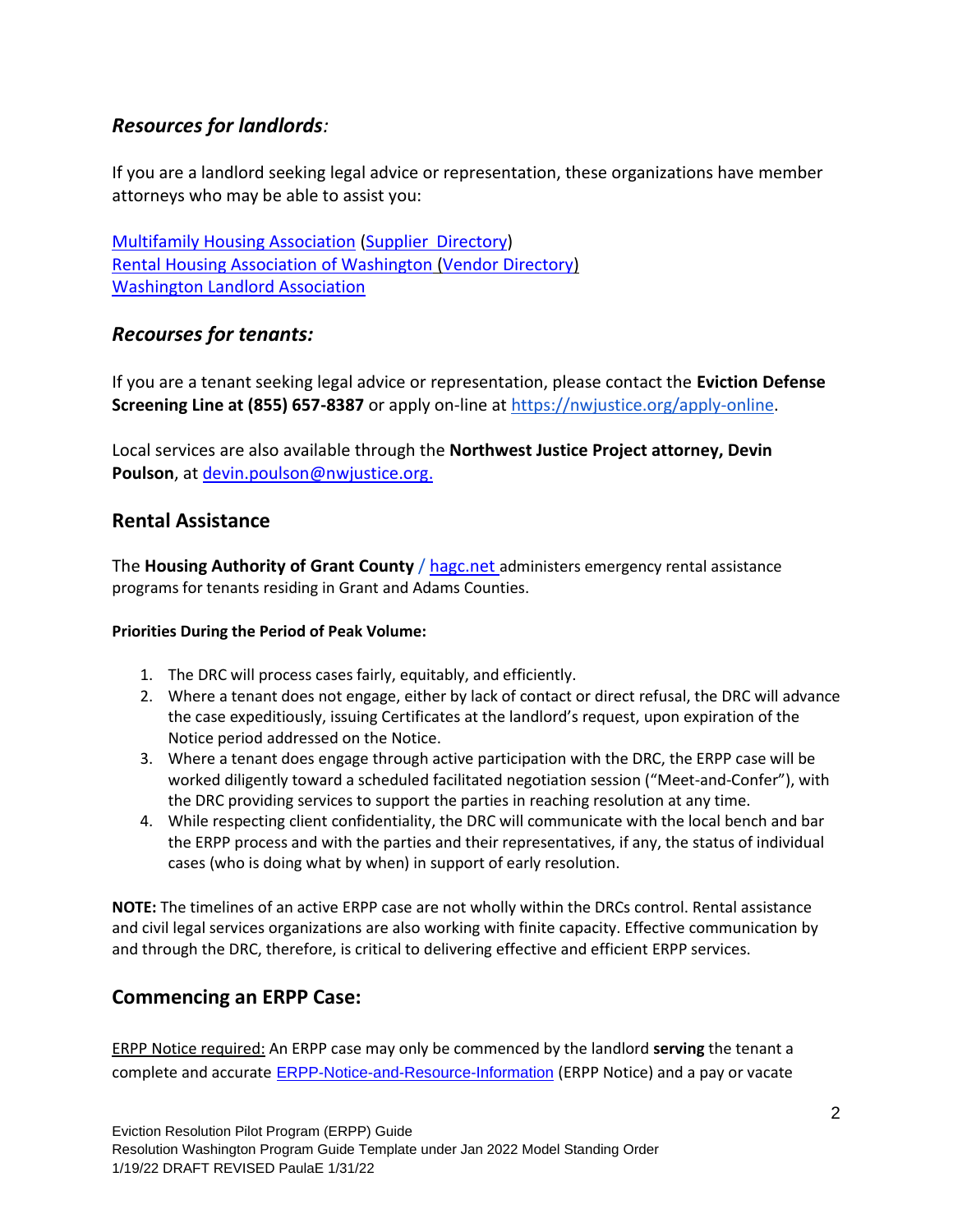notice, with **both** the ERPP Notice **and** pay or vacate notice sent to the DRC when served on the tenant. No other notices or communications may substitute for a complete and accurate ERPP Information and Resource Notice.

## **\*\*\* Because a fair number of tenants faithfully pay their rent each month, albeit late, the DRC strongly recommends that landlords wait until the 16th of the month to serve notices to tenants behind on rent. \*\*\***

Complete and Correct Forms: **It is the landlord's responsibility to properly serve the proper notices and the DRCs are not responsible for improper service of improper notices**.

Landlords are not required to use the forms provided on the Attorney General's landlord-tenant website. However, if the landlord chooses to use forms other than those provided through the Attorney General's website, administrative processing may be delayed. Because the consequences for improper notice may be severe if the parties are unable to resolve their dispute during ERPP, the DRC will refer unrepresented landlords to seek legal advice and will conduct intake with the landlord to confirm the landlord intends to proceed with the forms provided to the DRC when they differ from those provided through the Attorney General's website, or when the information on the forms provided to the DRC are incomplete or illegible.

Each notice must be sent in a separate email to: chdrcerpintake@gmail.com . No batch notices will be accepted, and landlords with numerous tenants are encouraged to prioritize appropriately for their needs. **Sending ERPP Notices to the DRC by USPS first class or certified mail is not required and will slow down processing of the case.**

Prioritization: The DRC has finite resources for ERPP and will work cases promptly in light of those finite resources. In general, cases involving multiple months of unpaid rent will be prioritized over cases involving only the current month's rent. Notices received after 3:00 p.m. will not be processed until the following business day.

Upon commencing the case, the DRC staff member reviews the notice and: 1) makes the first contact attempt to the tenant; 2) makes the first contact with rental assistance to determine if the tenant has an existing application for rental assistance, and 3) enters the case into the DRCs case management tool.

Reasonable Offers of Repayment: To support ERPP administration, landlords should include any Reasonable Offer of Repayment made to the tenant along with the ERPP Notice in their email to the DRC.

Here are how cases will proceed: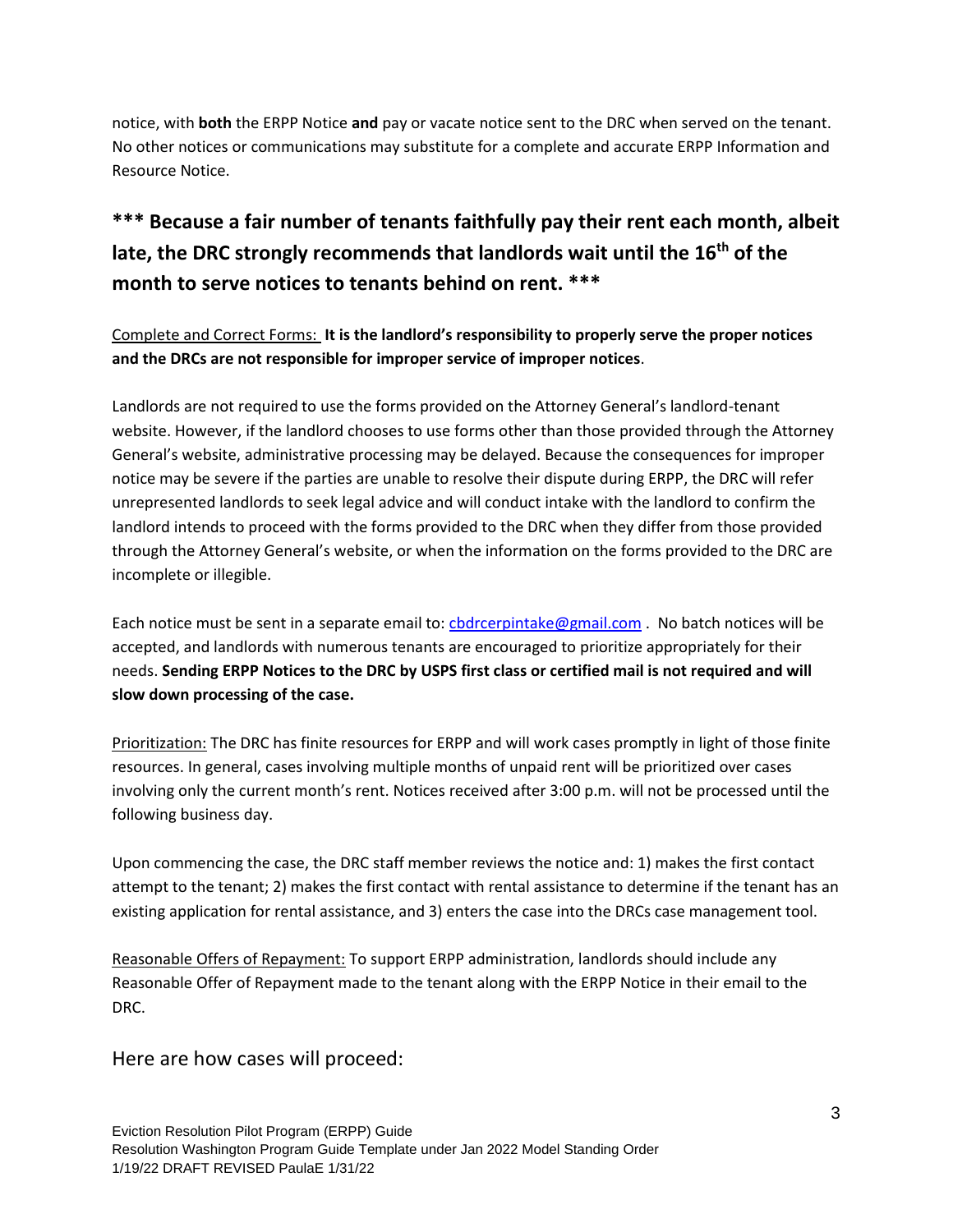| Day of Case | <b>DRCs Activity</b>                                                                                                                                                                                                                                                                                                                                                                                                                                                                                                                                                          | <b>Potential Outcomes</b>                                                                                                                                                                                                                                                                                                                 | <b>Additional Resources &amp;</b><br>Information                                                                                                                                                                                                                                                                                                               |
|-------------|-------------------------------------------------------------------------------------------------------------------------------------------------------------------------------------------------------------------------------------------------------------------------------------------------------------------------------------------------------------------------------------------------------------------------------------------------------------------------------------------------------------------------------------------------------------------------------|-------------------------------------------------------------------------------------------------------------------------------------------------------------------------------------------------------------------------------------------------------------------------------------------------------------------------------------------|----------------------------------------------------------------------------------------------------------------------------------------------------------------------------------------------------------------------------------------------------------------------------------------------------------------------------------------------------------------|
| Days 1 - 14 | Rental assistance: DRC attempts<br>to determine if application for<br>rental assistance has been made<br>or is in process, and the<br>timeframe for the award or non-<br>award of assistance from any<br>pending application.<br><b>Contact attempts: DRC strives to</b><br>contact the tenant to offer ERPP<br>services and to connect the<br>tenant to rental assistance, legal<br>services.<br>Tenant legal services: the DRC<br>will forward the ERPP Notice to<br>local civil legal service provider, as<br>required by the local standing<br>order, on or before Day 7. | When possible, the DRC<br>will make 3 attempts to<br>reach the tenant during<br>the 14-day period using<br>the provided contact<br>information, by means<br>that may include email,<br>phone text message<br>and/or USPS first class<br>mail.                                                                                             | Landlords are<br>encouraged to provide<br>all available contact<br>information for their<br>tenants and indicate<br>that they've provided<br>complete information<br>at the time of sending<br>the notice. This will<br>reduce delays created<br>by confirming the DRC<br>has been provided<br>whatever contact<br>information for the<br>tenant is available. |
|             | Intake & Scheduling: If the DRC<br>reaches the tenant and the tenant<br>accepts ERPP services, the DRC<br>conducts an intake process of<br>both the tenant and the landlord<br>and schedules for the first<br>available Meet and<br>Confer/mediation or ERPP clinic<br>slot.<br>Settlement: If the DRC is notified<br>in writing signed by both parties<br>that they have reached an after<br>Intake & Scheduling, the DRC will<br>close the case.                                                                                                                            | DRC delivers conflict<br>coaching and<br>supporting services to<br>advance the dialogue<br>between tenant and<br>landlord, collecting<br>necessary documents<br>(rental assistance,<br>lease, ledger, etc.),<br>making referrals to<br>legal services, and<br>supporting resolution<br>of the conflict prior to<br>the scheduled session. | The tenant may need to<br>sign a release of<br>information before the<br>DRC is able to share<br>information with the<br>local rental assistance<br>provider.                                                                                                                                                                                                  |
|             | <b>ERPP infeasible: If the DRC was</b><br>able to contact the tenant but<br>was unable to offer services.<br>Meet and confer infeasible: If the<br>last and best offer of repayment                                                                                                                                                                                                                                                                                                                                                                                           | Landlord and tenant<br>will be sent an email<br>that ERPP is infeasible<br>for this case.<br>DRC will issue an ERPP                                                                                                                                                                                                                       | Note: This will apply on<br>rare occasions but does<br>occur -- usually due to a<br>communication<br>difficulty that cannot be                                                                                                                                                                                                                                 |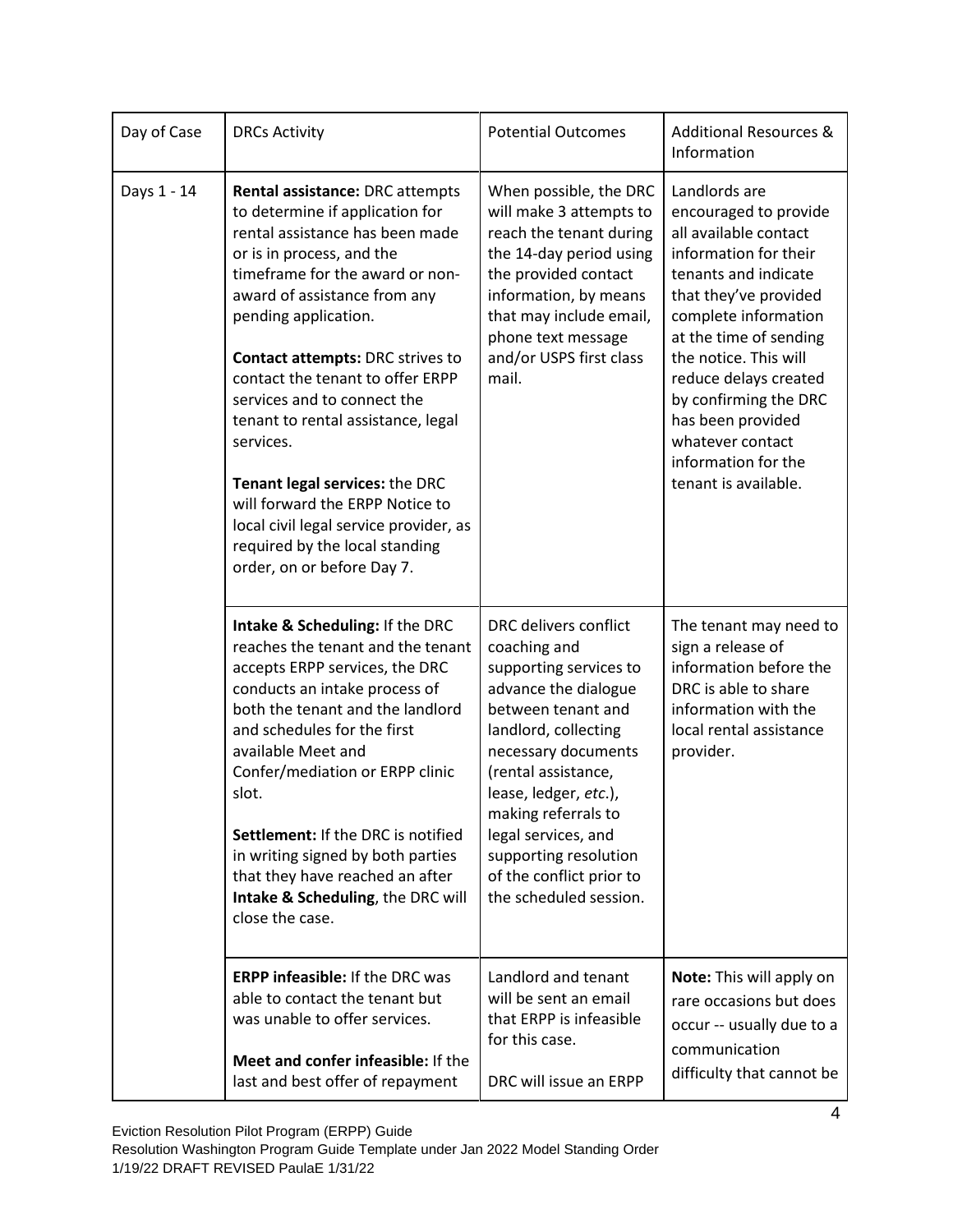|                                           | from both the landlord and the<br>tenant are significantly far apart<br>and unable to be moved toward<br>resolution through conciliatory<br>efforts by the DRC. Or, when the<br>level of conflict has escalated to a<br>level where a meet and confer<br>session would not be effective. In<br>either case, a note of explanation<br>will be included on the Certificate<br>of Participation.                                                                                                                                                                                                                                                                                                                                                                                                                                                                                                                                        | Certificate of<br>Participation<br>DRC will forward the<br><b>ERPP Notice and</b><br>Certificate of<br>Participation to the<br>local Right to Counsel<br>(RTC) contact for<br>caseload staffing.                                                                                                                                                                                                                                                                                                                                                                                                                                                                                                          | overcome or because<br>conflict has escalated<br>severely (such as cases<br>involving law<br>enforcement). The DRC<br>may note the<br>circumstances making<br>ERPP infeasible on the<br>Certificate of<br>Participation.                                                                                                                                                                                                                                                                                                                                                                                                                                                                                                                                    |
|-------------------------------------------|--------------------------------------------------------------------------------------------------------------------------------------------------------------------------------------------------------------------------------------------------------------------------------------------------------------------------------------------------------------------------------------------------------------------------------------------------------------------------------------------------------------------------------------------------------------------------------------------------------------------------------------------------------------------------------------------------------------------------------------------------------------------------------------------------------------------------------------------------------------------------------------------------------------------------------------|-----------------------------------------------------------------------------------------------------------------------------------------------------------------------------------------------------------------------------------------------------------------------------------------------------------------------------------------------------------------------------------------------------------------------------------------------------------------------------------------------------------------------------------------------------------------------------------------------------------------------------------------------------------------------------------------------------------|-------------------------------------------------------------------------------------------------------------------------------------------------------------------------------------------------------------------------------------------------------------------------------------------------------------------------------------------------------------------------------------------------------------------------------------------------------------------------------------------------------------------------------------------------------------------------------------------------------------------------------------------------------------------------------------------------------------------------------------------------------------|
| After 14 days<br>- tenant<br>participates | <b>Conciliation and ERPP Services: If</b><br>the Tenant is engaged in the ERPP<br>process, the DRC will work with<br>both parties to prepare for the<br>scheduled meet-and-<br>confer/mediation session.<br><b>Rental Assistance Coordination: If</b><br>the tenant or landlord are<br>awaiting to learn the amount of<br>rental assistance awarded the<br>tenant, the DRC will work with the<br>landlord, tenant, and rental<br>assistance to keep one another<br>current on the status of the<br>pending application.<br>Meet and confer/ mediation: If<br>the parties do not reach an<br>agreement through conciliation,<br>the parties will come together for<br>a final meet-and-confer facilitated<br>negotiation session.<br>Settlement: If the DRC is notified<br>in writing signed by both parties<br>that they have reached an<br>agreement before the meet-and-<br>confer/mediation date, the DRC<br>will close the case. | The DRC will keep all<br>parties and their<br>attorney, if any,<br>apprised of the case<br>status to ensure that<br>progress toward<br>completion is<br>sustained.<br>Actions to be taken by<br>either party, will be<br>provided with clear<br>deadlines. This may<br>include engaging with a<br>necessary third party<br>(HJP, NJP and/or rental<br>assistance). If that<br>action is not completed<br>within the directed<br>timeline the DRC may<br>close the case and issue<br>a Certificate of<br>Participation.<br>The Certificate of<br>Participation may<br>reflect actions to have<br>been taken by either<br>party to advance the<br>ERPP case but that<br>were not completed by<br>the party. | In cases where the<br>parties reach an<br>agreement outside of<br>the DRC's conciliation<br>and mediation services,<br>a Certificate of<br>Participation will only<br>be issued upon the<br>written request of the<br>landlord or their<br>representative. The<br>communication must<br>copy the tenant or the<br>tenant's representative<br>and including a copy of<br>the written agreement<br>between the parties.<br>At the conclusion of a<br>meet-and-<br>confer/mediation<br>session, unless the<br>parties agree<br>otherwise, a Certificate<br>of Participation will be<br>issued.<br>The Certificate of<br>Participation (and<br>written agreement, if<br>any) will be forwarded<br>to <the counsel<br="" right="" to="">(RTC) contact&gt;.</the> |